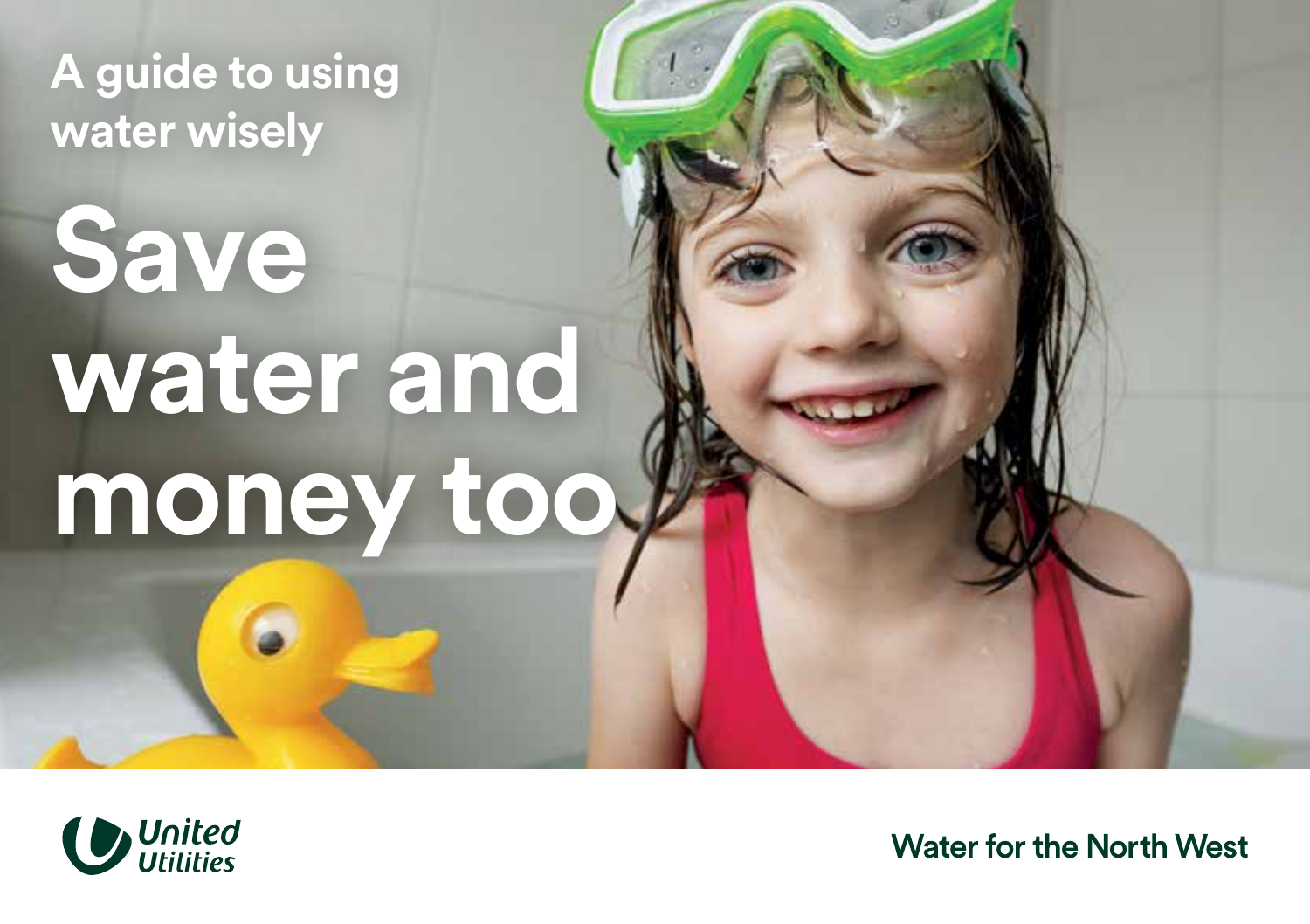## No one wants to **pour money down the drain.** Follow the advice in this leaflet and you'll be surprised how easy it is to save water and money too.

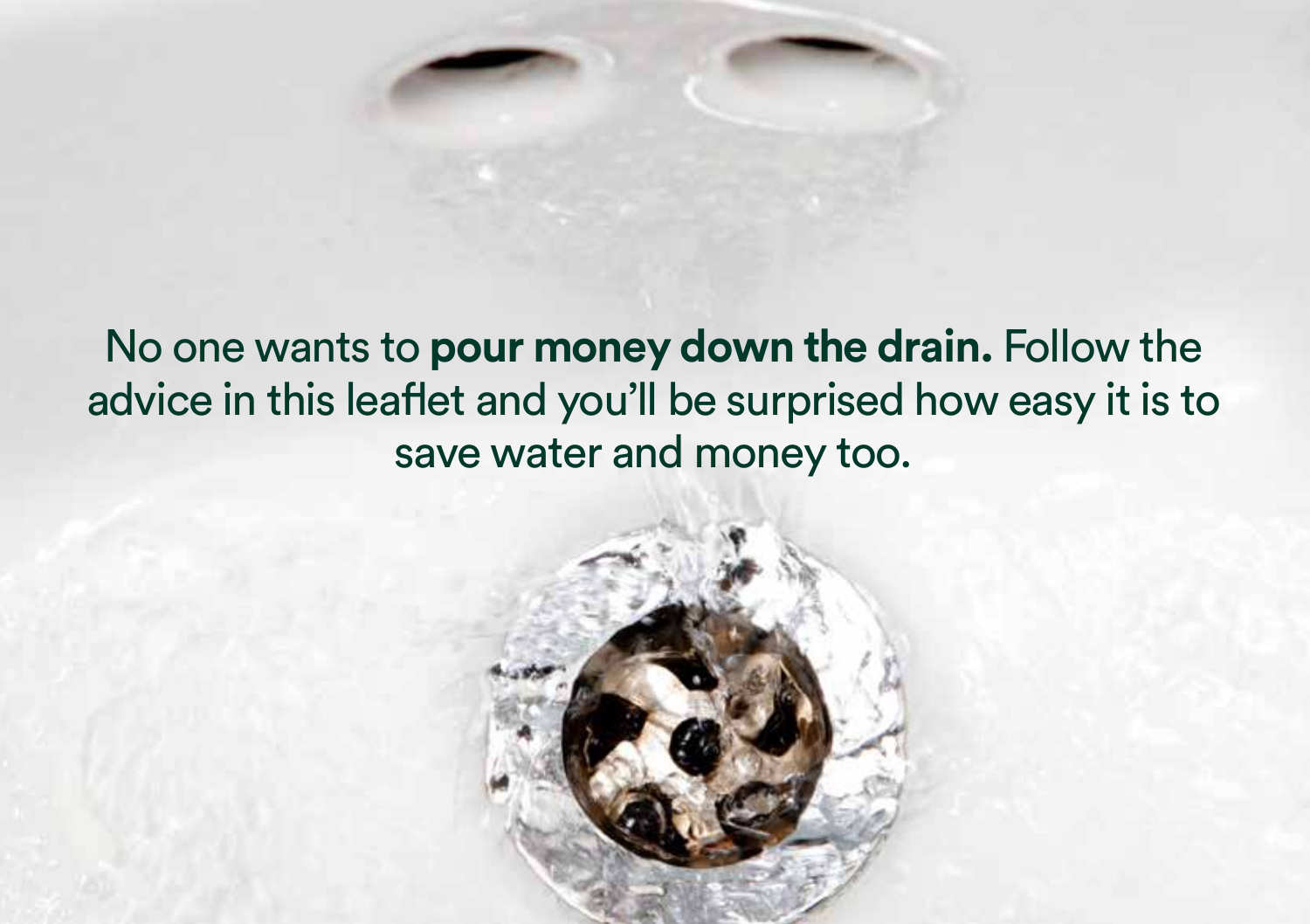# **Savings on tap**

**Saving water is not only good for the planet, it can be good for your bank balance too – no bad thing in these tough economic times.** 

A lot of water we use in the home is heated – such as baths, showers, washing machines and dishwashers. So making small changes to how you use water can help keep your energy bills down.

And, if you're one of our customers with a water meter, you'll already know that using less water also saves you money on your water bill too.

You can still use all the water you need, but with a few tweaks to your daily routine you could soon be feeling flush!

#### **This leaflet offers some simple tips to help get you started. Enjoy!**

# **? Wait a mo... did you know?**

On average, each of us uses 142 litres of water every day. Imagine that lot on the doorstep!

The water that comes out of your tap has been collected, treated and transported to your home. The process requires lots of power, so by reducing your water usage, you'll help to reduce the North West's carbon footprint.

More than two thirds of household water is used in the bathroom with the kitchen and outdoor making up the rest.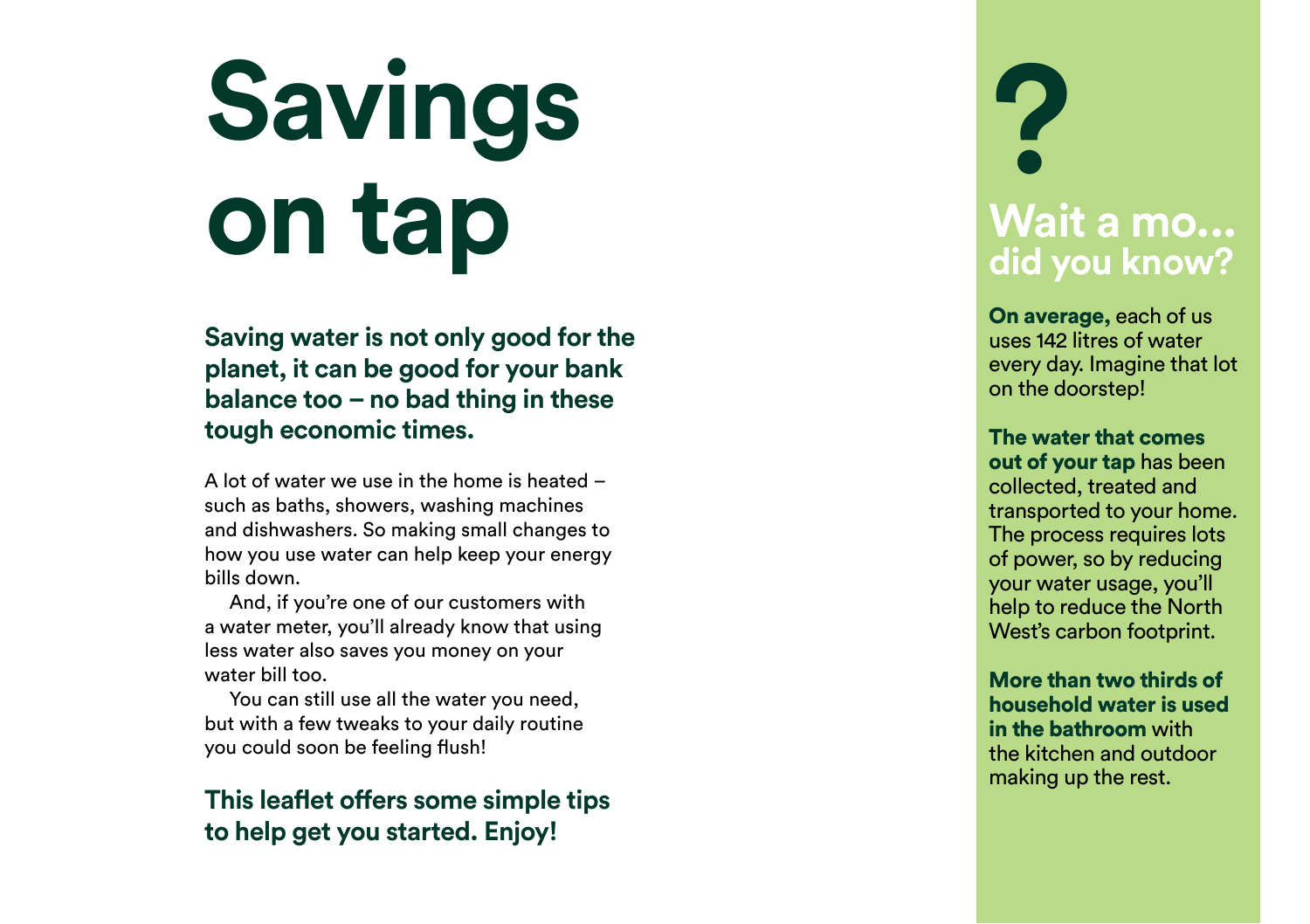### **Try our online water calculator**

We have a great tool on our website which shows how to reduce your water wastage based on how you currently use water in the home. Visit **[unitedutilities.](https://unitedutilities.com/water-calculator)  [com/water-calculator](https://unitedutilities.com/water-calculator)**  to try it out - you may be surprised how much you could save. If you don't currently have a water meter, the calculator will also show whether you would make a saving by comparing the cost of the water you use to your existing rateable value bill. And if it looks like you'll benefit from a meter, you can apply for one online too.

# **How much water do you use?**

**Before we explain how easy it is to save water, you might find it useful to complete the table opposite to better understand how much water you currently use.** 

Each time you use water at home or in the garden, make a note of it in the table. At the end of the day, work out how much water you have used.

If you're using more than the average amount for the categories in the table, you will be able to make a reduction in your water consumption by following the advice in this booklet. And remember, if your water charges are based on a meter reading, then any reduction in your water use will have the added benefit of reducing your water bill too.

### The average amount of water used in the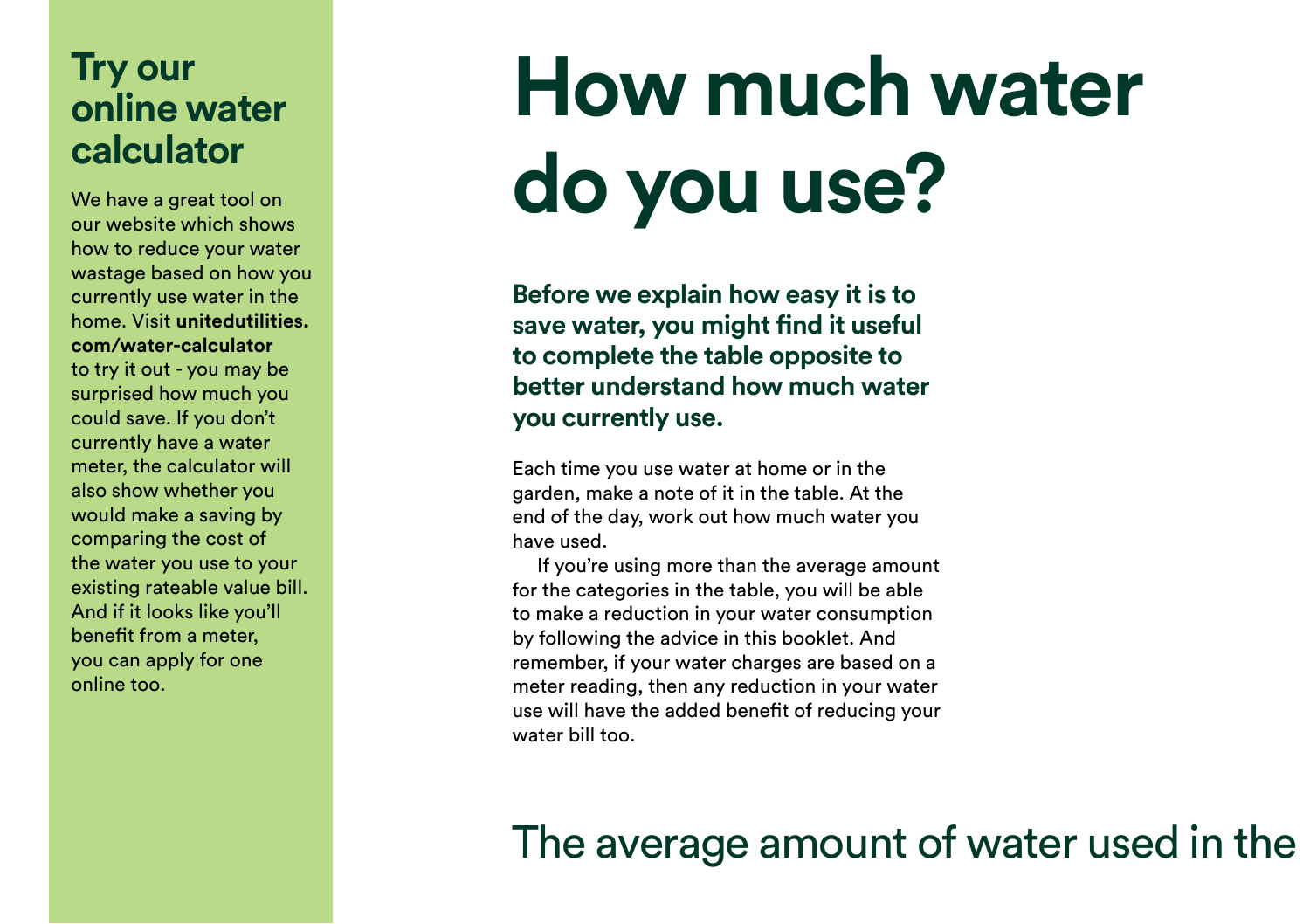#### **Your self-audit checklist**

| <b>Activity</b>                        | Average amount of<br>water used (litres) | <b>Multiply</b><br>by | <b>Number</b><br>of times<br>each day | <b>Equals</b> | <b>Daily</b><br>total |
|----------------------------------------|------------------------------------------|-----------------------|---------------------------------------|---------------|-----------------------|
| <b>Bathroom</b>                        |                                          |                       |                                       |               |                       |
| <b>Bath</b>                            | 80                                       | $\mathbf{x}$          |                                       | $=$           |                       |
| Mixer shower*                          | 32                                       | x                     |                                       | $=$           |                       |
| Power shower*                          | 52                                       | x                     |                                       | $=$           |                       |
| Toilet flush                           | 9                                        | x                     |                                       | $=$           |                       |
| Dual flush toilet                      | 6                                        | x                     |                                       | $=$           |                       |
| Basin tap                              | 6 per minute                             | x                     |                                       | $=$           |                       |
| <b>Kitchen</b>                         |                                          |                       |                                       |               |                       |
| Washing up bowl                        | 8                                        | X                     |                                       | $=$           |                       |
| Washing machine                        | 50                                       | x                     |                                       | $=$           |                       |
| Dishwasher                             | 14                                       | x                     |                                       | $=$           |                       |
| Kitchen taps                           | 6 per minute                             | $\mathsf{x}$          |                                       | $=$           |                       |
| Garden                                 |                                          |                       |                                       |               |                       |
| Watering can                           | 10                                       | x                     |                                       | $=$           |                       |
| Hosepipe / sprinkler                   | Up to 1,000 per hour                     | x                     |                                       | $=$           |                       |
| <b>TOTAL FOR THE HOUSEHOLD PER DAY</b> |                                          |                       |                                       | =             |                       |

**Average household water use** 

- 1: Shower **25%**
- 2: Toilet **22%**
- 3: Other (cold taps) **22%**
- 4: Washing machine **9%**
- 5: Bath **8%**
- 6: Bathroom hot tap **7%**
- 7: Hand wash dishes **4%**
- 8: Dishwasher **1%**
- 9: Car **1%**
- 10: Garden **1%**



\*Usage amounts based upon a 4 minute shower. All figures shown are a guide only, actual usage will depend on factors such as age of appliance and energy rating.

Figures from the Energy Saving Trust

## home is approximately **142 litres per person per day**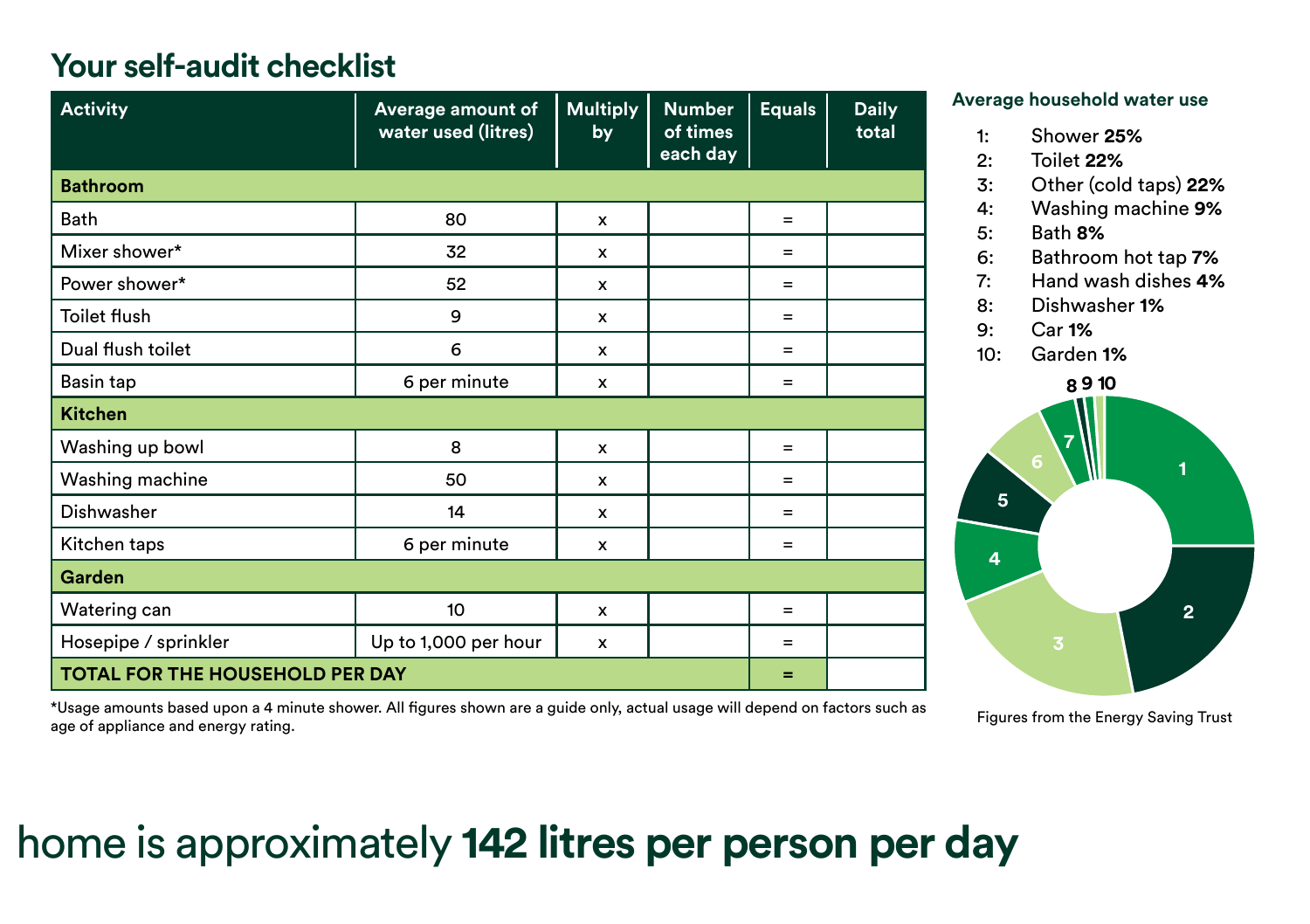# **Cool savings in the kitchen**

**What better place to start thinking like a water hero than in the kitchen? These top tips could save you hundreds of litres of water each week, and a few quid into the bargain. Put the kettle on, and keep reading!** 

### **Put a plug in it!**

When you're washing the dishes, try and get into the habit of placing a plug in the sink or using a bowl instead of letting the tap run. Also, modern dishwashers often use less water than washing by hand but please remember to only switch it on when it's full.

#### **Show your mettle with your kettle**

Get into the habit of filling the kettle only as full as you need. That way, you'll save water, and electricity. Anyone for a brew?

### **Load up, switch on**

An average washing machine uses 50 litres of water. By waiting until you have a full load before pressing 'start', you'll save both energy and water.

If you're choosing a new machine, be sure to look for one that is energy and water efficient. This information is readily available for all new models. A bit of research could save you a packet in the long run.

### **Keep it chilled**

Feeling thirsty? Why not keep a container of drinking water in the fridge? That way, you won't have to run the tap every time you want a cool drink.

### **Drip, drip, drip...**

There's nothing more irritating than a dripping tap, especially as it can waste thousands of litres of water a year. Now where did you put that spare washer?

#### **Put that running water to good use**

If your hot water is supplied via a combi boiler you probably let your tap run for a few minutes before it gets hot. Don't let all that lovely water go to waste, collect it in a bowl or watering can and use it to water your houseplants or outside in the garden.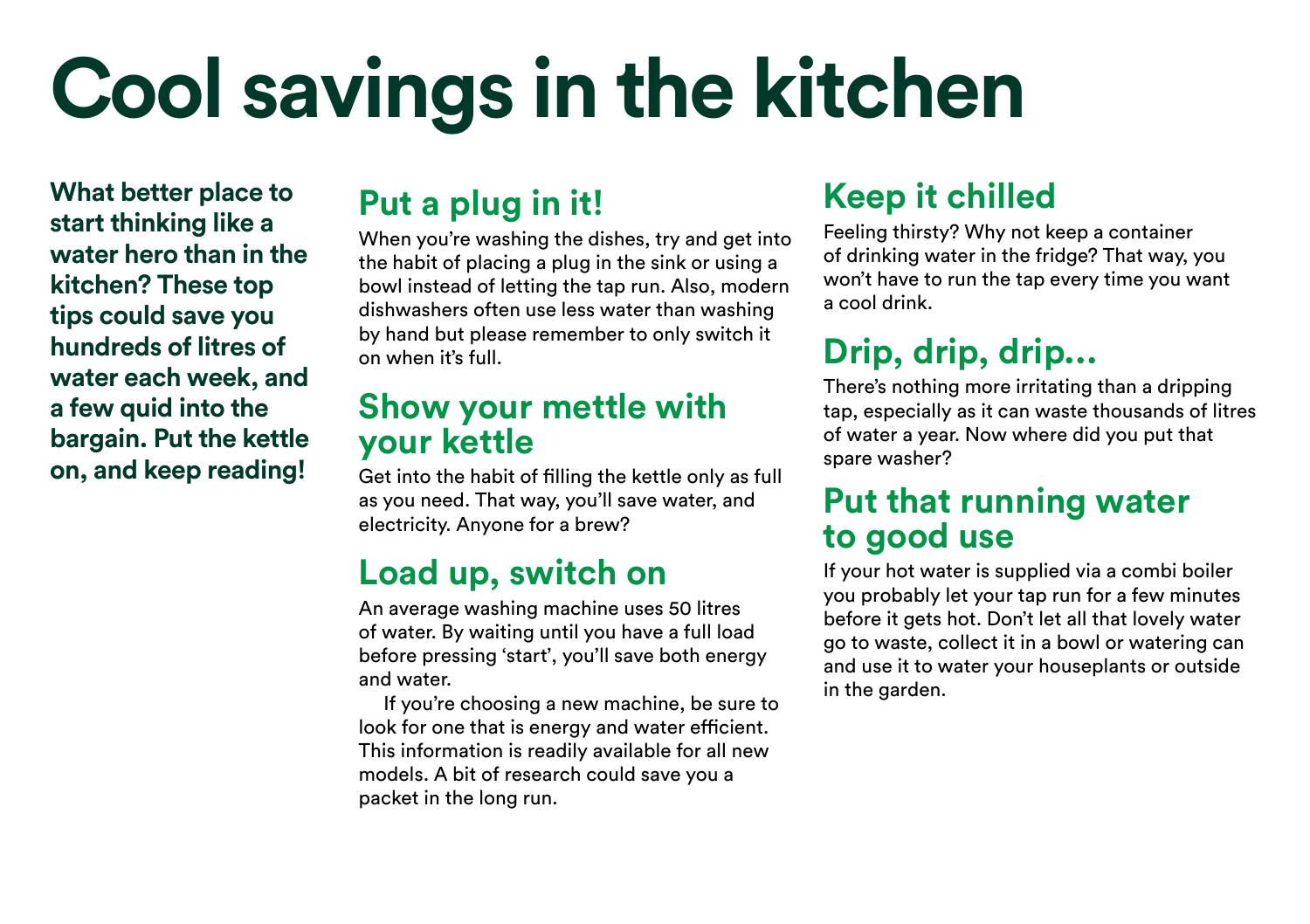# Wait until you have a full load before pressing 'start', **you'll save energy and water**

I

I

I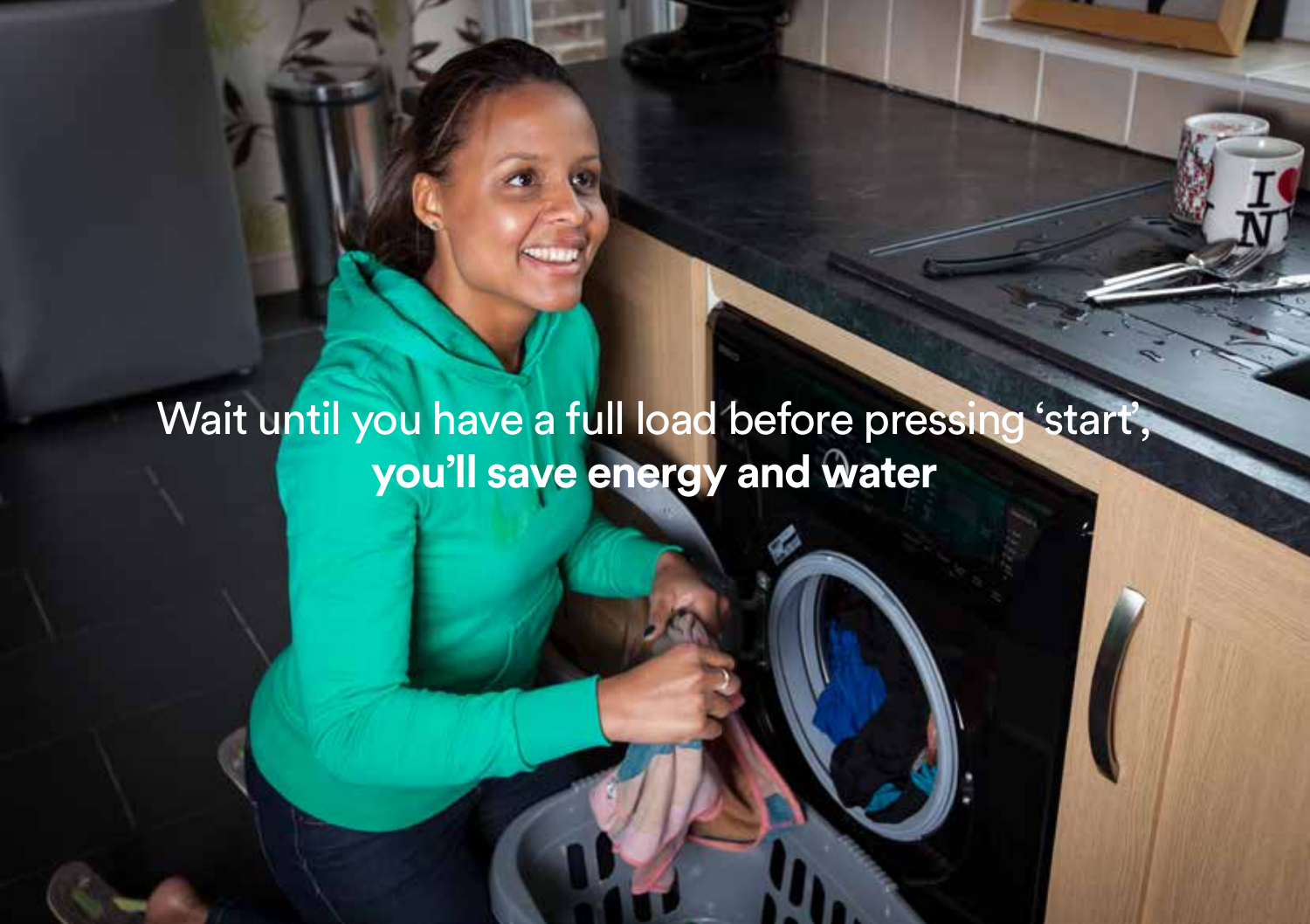# **Bill-busting in the bathroom**

**There are loads of ways to save water in the bathroom. Include a few of these in your daily routine and you could clean up!** 

#### **Brushing up on your smile**

Leaving the tap running when brushing your teeth can waste around 6 litres of water every minute. Remember: when you brush and floss, turn it off.

#### **Showers vs baths**

A standard mixer shower typically uses less than half as much water as a bath. So getting clean standing up is clearly the way to go if you want to save water.

If you've got a power shower, you may wish to consider having shorter showers as they use a lot more water than other types of shower.

If your shower is not electric, you can order a free gadget from us that saves water every time you have a shower. Visit **[unitedutilities.com](https://unitedutilities.com/savewater)/ [savewater](https://unitedutilities.com/savewater)** for details.

### **Feeling flushed with success**

A third of the water we use each day goes straight down the toilet.

Modern loos with a low or dual flush can save you several litres every time you spend a penny. But if you have an older toilet, fitting a cistern bag device can also make a big difference. We provide these handy little gizmos completely free - visit **[unitedutilities.com](https://unitedutilities.com/savewater)/ [savewater](https://unitedutilities.com/savewater)** for details.

And if you have to replace a faulty toilet cistern, consider fitting a dual flush version instead. They don't cost much more than a standard version and they're a great way to reduce the amount of water we flush away.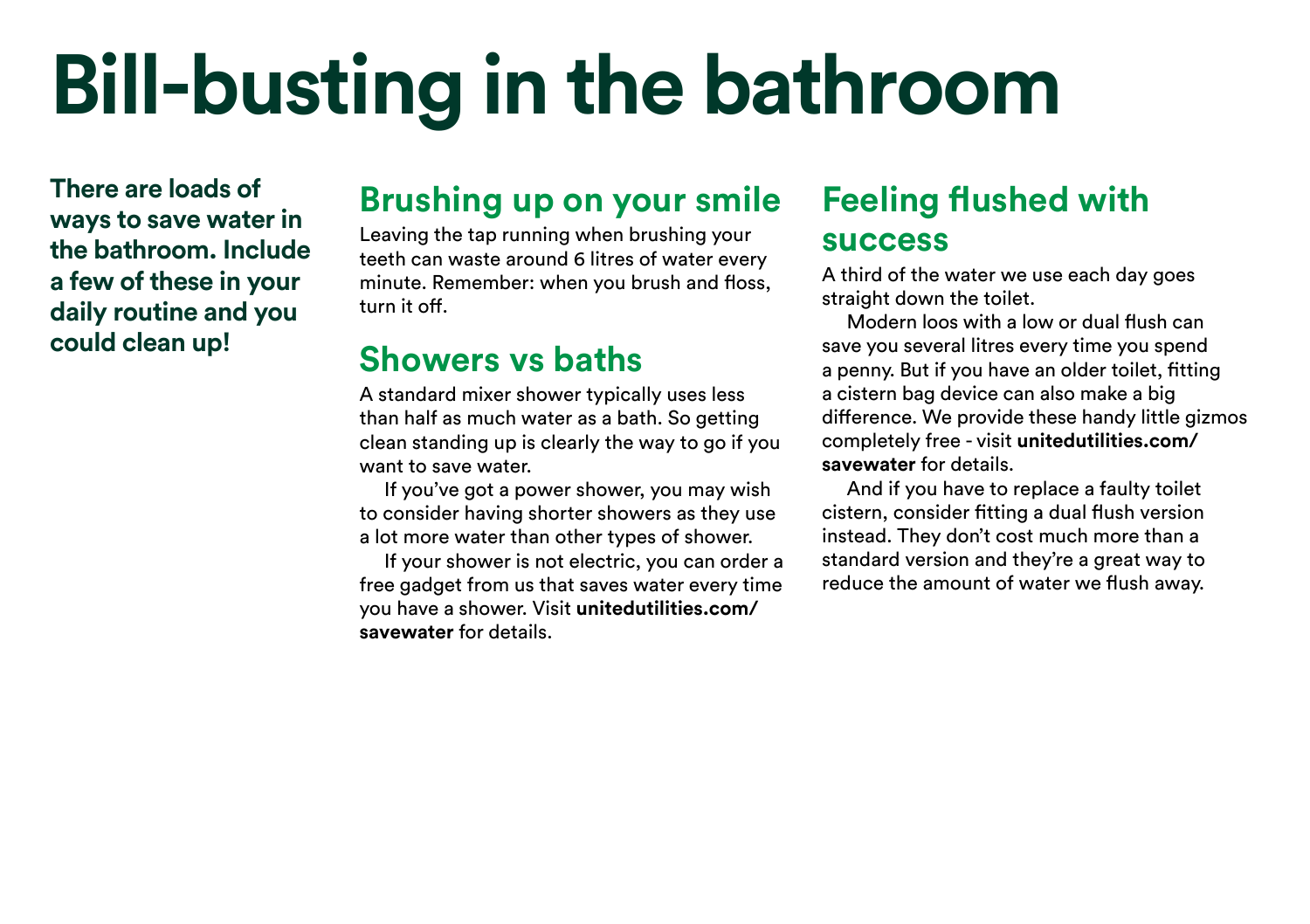## Using less hot water means you'll **save money on your energy bills too**

# **? Wait a mo... did you know?**

A power shower uses around 52 litres of water, compared to the 32 litres used by a mixer shower (based upon a four minute shower).

Older toilets (pre 2000) use nine litres of water per flush. Modern loos use around six litres.

Try taking a four minute shower instead of a bath. If you can keep the time down, you're sure to keep your costs down. Remember, using less hot water means you'll save money on your energy bills too.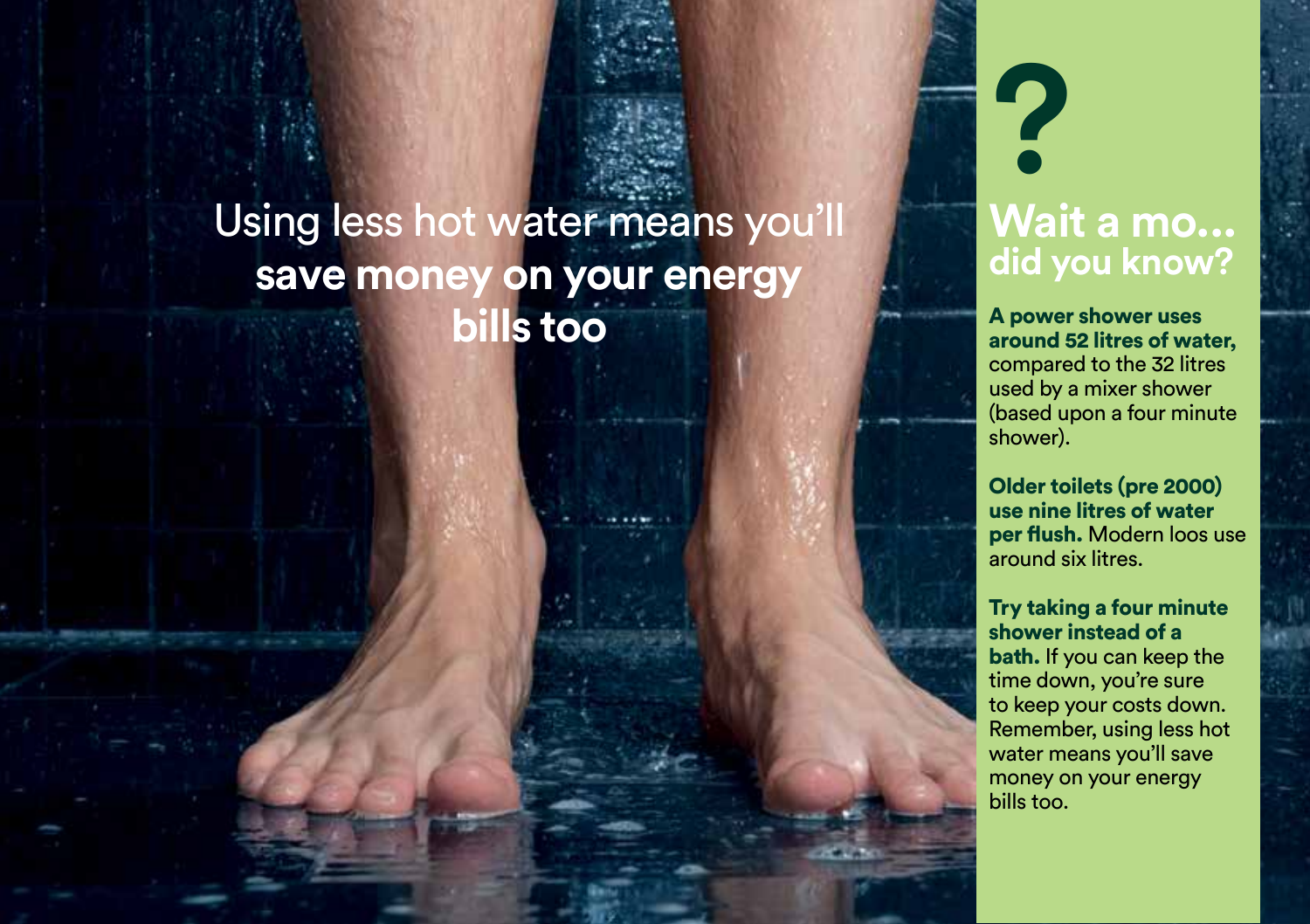# **Grow your garden, not your bill**

**Your garden can be a thirsty place. These tips will keep it looking blooming marvellous, without your bill growing skywards.** 

#### **A can-do attitude**

A watering can uses far less water than a hosepipe or sprinkler, and the smaller droplets are better for your plants.

Be sure to water your garden in the early morning or late evening, when you'll lose less through evaporation. Aim for the plant roots, not the leaves.

### **Mulching around**

Mulching involves placing a protective cover over the soil to retain moisture and keep weeds at bay.

A layer of bark chips, cocoa shells, manure or peat free compost usually does the trick. You can even grow your vegetables through a layer of plastic sheeting.

### **Hanging basket brilliance**

Here's a great homemade idea for your hanging baskets – in the grand tradition of Blue Peter.

Cut the bottom off a plastic bottle, and put a few small holes in the side. Place it in the hanging basket, upside down (with the cap still on). Simply fill this container every time you water your basket. It will spread the water more evenly and avoid spillages.

### **Choose the right plants**

When you're at the garden centre, consider stocking up on drought resistant plants, such as geraniums. They look fabulous, and require a lot less water.

And don't forget to line any clay or terracotta pots with a plastic liner with holes in. It will help to retain moisture.

### **There's no butt about it**

A water butt collects all that lovely rain that falls on your roof, so that you can give your plants a free drink.

Plants love rainwater, so there's no need to waste your tap water. They'll thank you for it, and in the long run, so will your bank balance.

You can order a water butt via our website **[unitedutilities.com/savewater](https://unitedutilities.com/savewater)**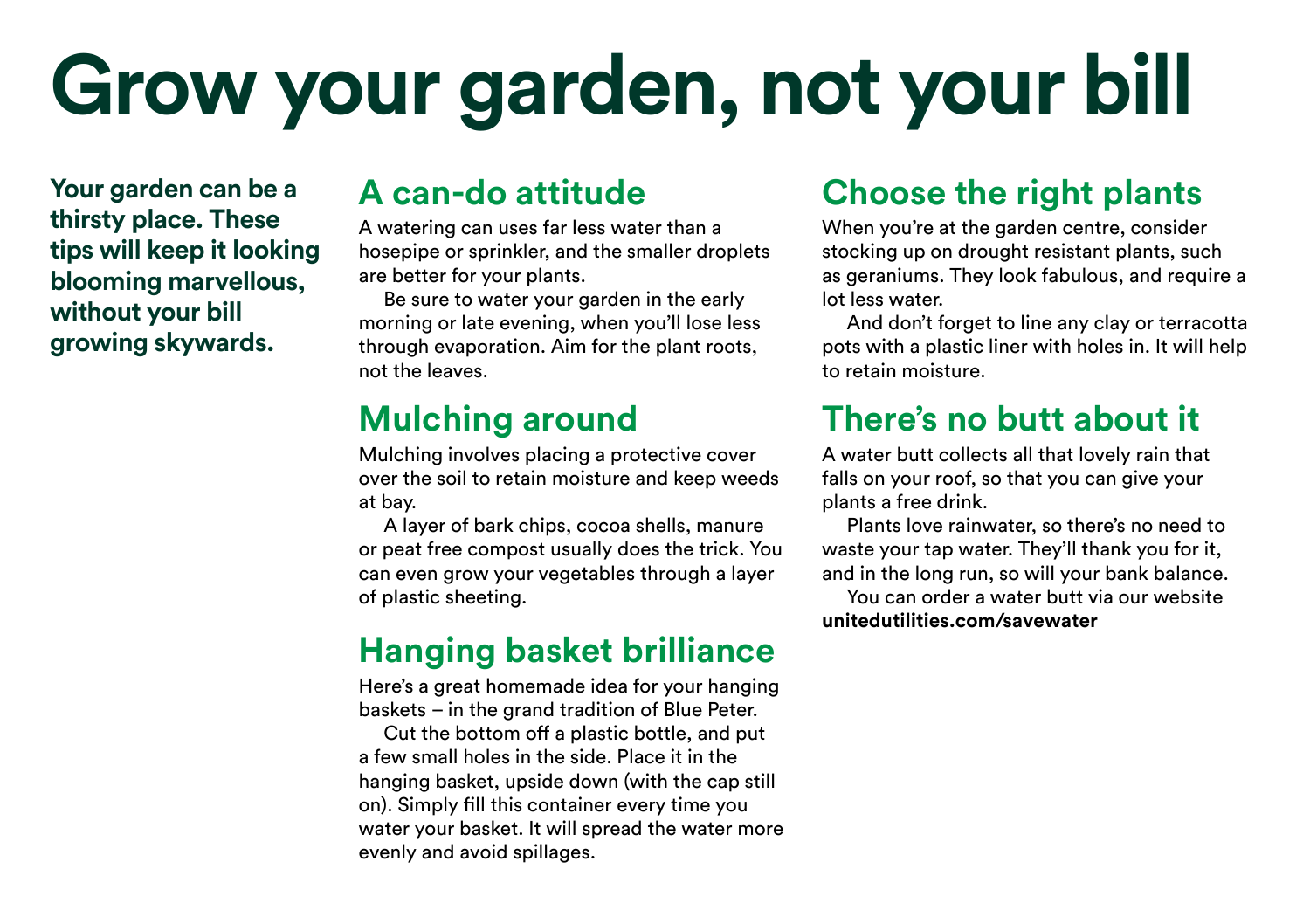# **Wait a mo... did you know?**

**?** 

The average UK roof collects 85,000 litres of water each year – more than enough to keep your water butt topped up.

A hosepipe or sprinkler uses more water in one hour than a family of four will use in a day. Ouch!

Sprinklers and hosepipes are not actually good for lawns as they encourage shallow root growth.

Put all that lovely rainwater to good use **by installing a water butt**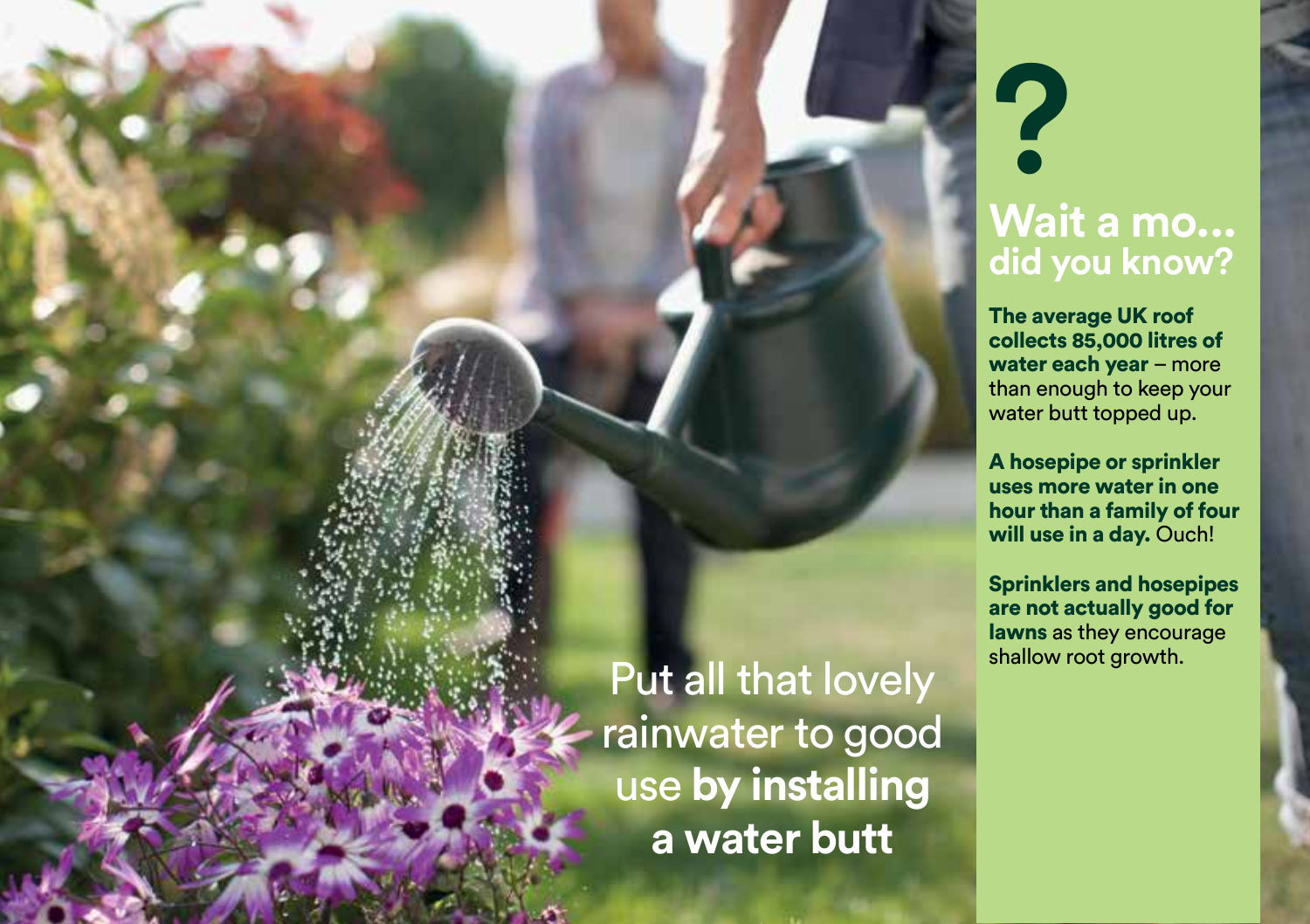# **ate fit**

**Have you ever wondered how much water a shower or a dishwasher uses? Or simply want to save water and reduce your carbon footprint? Then GetWaterFit is for you!** 



GetWaterFit helps you calculate how much water you use in your home every day, giving you hints and tips on how to reduce the amount you use. What's more, it can save you money on your water and energy bills, help the environment, raise money for charity and get you some great goodies at the same time – and all for free!

### **It's easy to do your bit**

Getting set up is quick and easy, just enter your postcode, answer a few questions about your water use and GetWaterFit will do the rest, suggesting ways to save and helping you to track your progress.

GetWaterFit can even help you make your home more efficient: as soon as you complete the water calculator, you'll be able to instantly order FREE water saving devices, recommended just for you and book a FREE online home water check to help you save even more.

Not only that - when you complete challenges, you'll earn virtual coins which can then be donated to charity.

Just go to **[getwaterfit.co.uk](https://getwaterfit.co.uk)** and start saving water, saving money and saving nature today.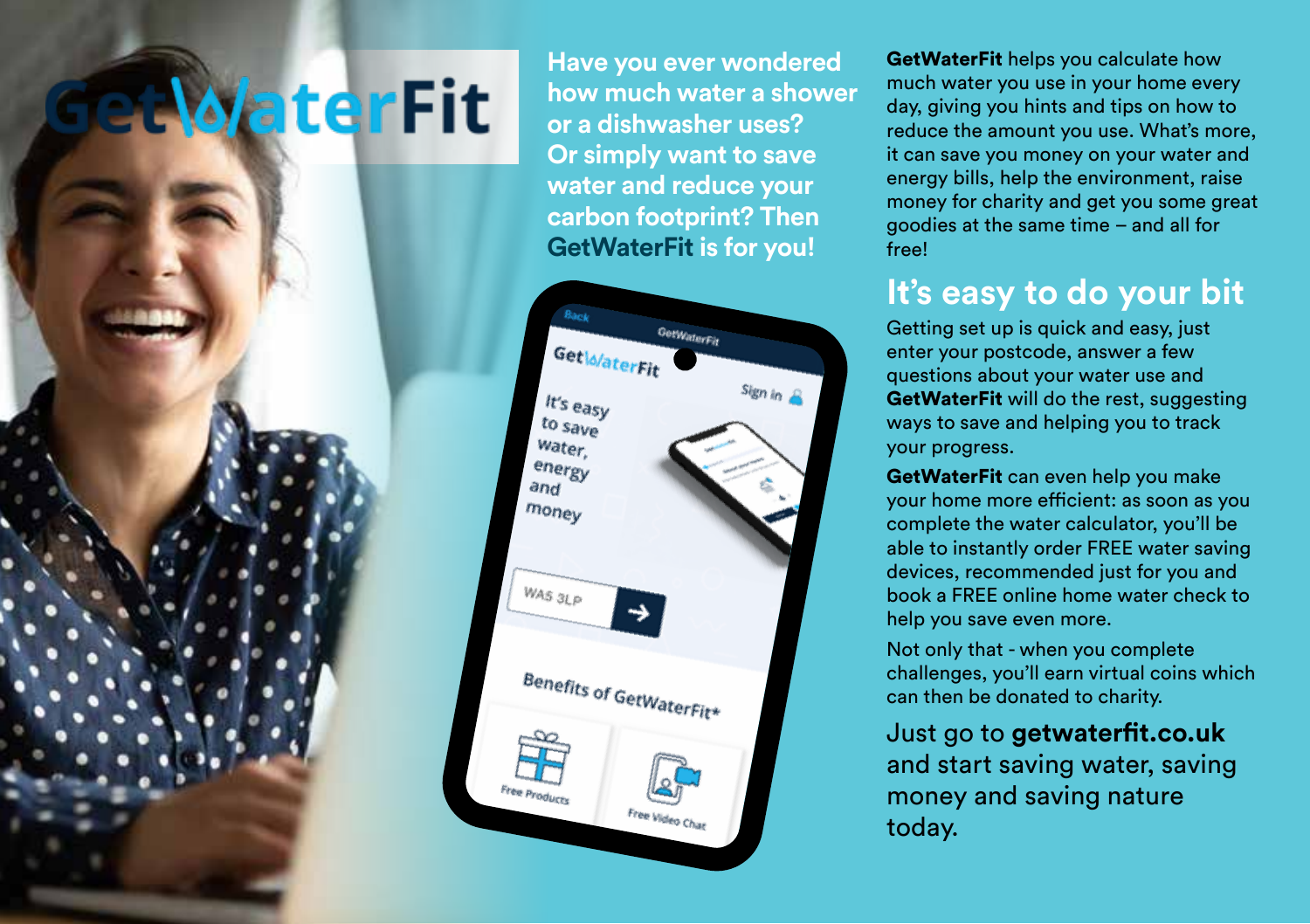# **Use it, don't lose it**

**Some leaks can be tricky to spot. They're often hidden from view – on a pipe behind a plastered wall, on a water tank tucked away in the attic, or even on an outside pipe under your garden.** 

Not only is this wasteful, but it could be damaging your home. And, if your bill is based on a water meter reading, you're literally pouring money down the drain.

That's because your water meter can't tell the difference between a leaky pipe and your everyday water usage – both will make the meter dial turn, and increase your bill. (And please don't ignore those leaking taps or cisterns overflowing into your toilet bowl either – both could be costing you lots of hard earned cash in wasted water.)

Thankfully, there is a simple way to check for leaks which doesn't require you to be a DIY expert!

If you do spot a leak and need a plumber to help get it sorted you can find one in your area by visiting **watersafe.org.uk** 

You can find much more information on how to spot leaks, and the support we provide, at **[unitedutilities.com/bursthome](https://unitedutilities.com/bursthome)** 

#### **How to check for leaks**

- **STEP 1:** Turn off all taps and appliances which use water.
- **STEP 2:** Wait 30 minutes, then take a meter reading (including the red digits).
- **STEP 3:** Don't use any water for a further hour (longer if possible, ideally overnight), then take another meter reading.
- **STEP 4:** Compare the two readings. Have they changed? If so, you could have a leak.

### **Check your loo for leaks**

Modern toilet cisterns tend to overflow into the bowl rather than through a pipe in the wall so can waste thousands of litres of water if they go undetected. You may hear a low hissing noise if the cistern is leaking water into the toilet – a simple way to spot this is to place a piece of dry toilet paper on the back of the bowl and see if it becomes wet. If it does, your cistern is probably leaking. Visit **[unitedutilities.com](https://unitedutilities.com/leakyloo)/ [leakyloo](https://unitedutilities.com/leakyloo)** for further details.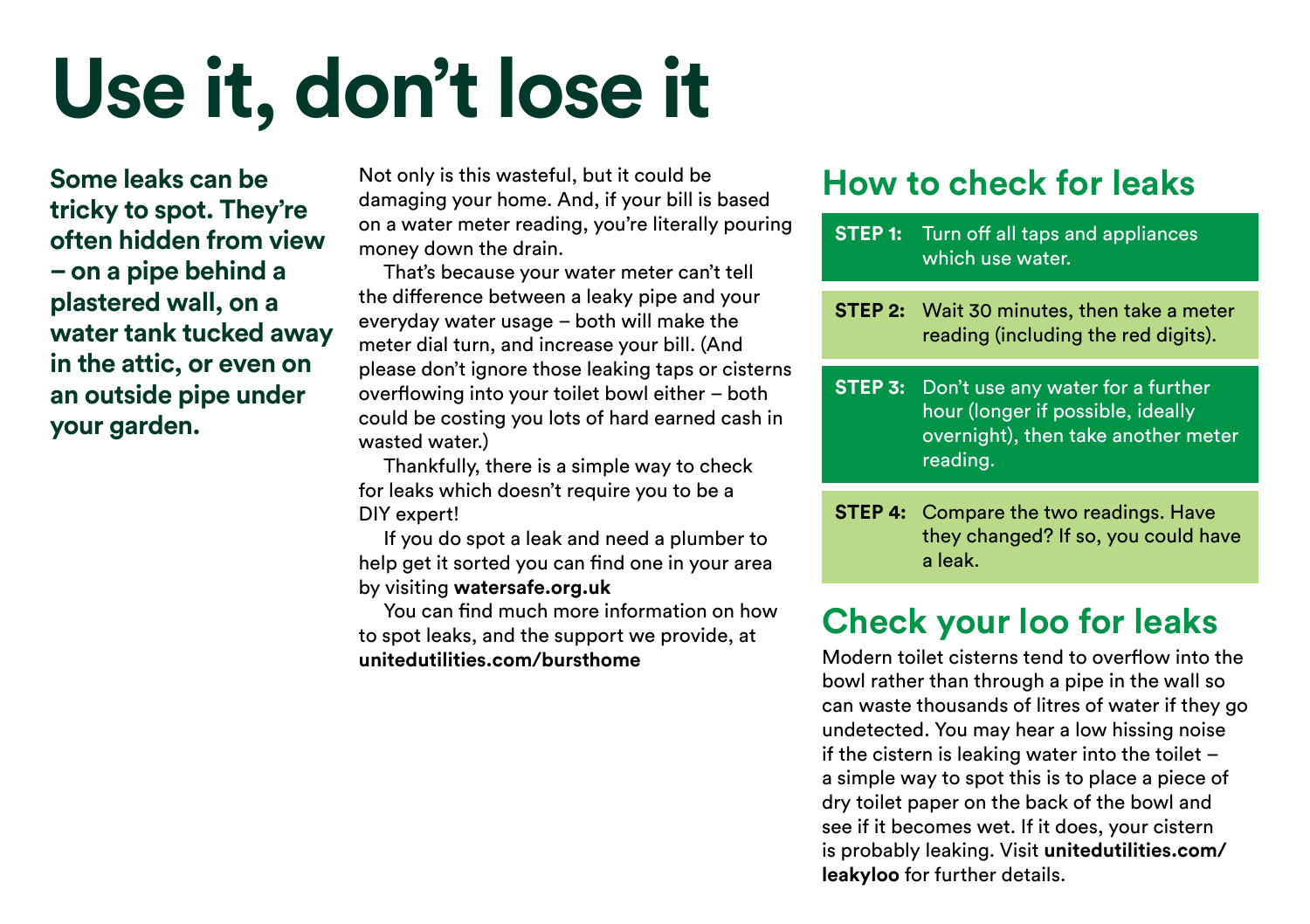# **How water impacts** Water efficiency helps to the environment **the fight**

**This diagram illustrates** Our water treatment works<br> **According the displaced form** have to use lots of energy **have to use lots of energy<br>
<b>how the demand for** demand to the collect, clean and pump<br> **water directly affects** drinking water to your home **the amount of carbon** every day **emissions from power stations. Collecting, cleaning and then pumping water to your home – and the energy required to take away and clean all the wastewater too – requires a lot of energy, so reducing your water Water efficiency helps to reduce OUR carbon footprint use will have a positive The water that leaves your impact on your carbon** home needs to be cleaned **footprint. before being returned to the** 

energy to do this

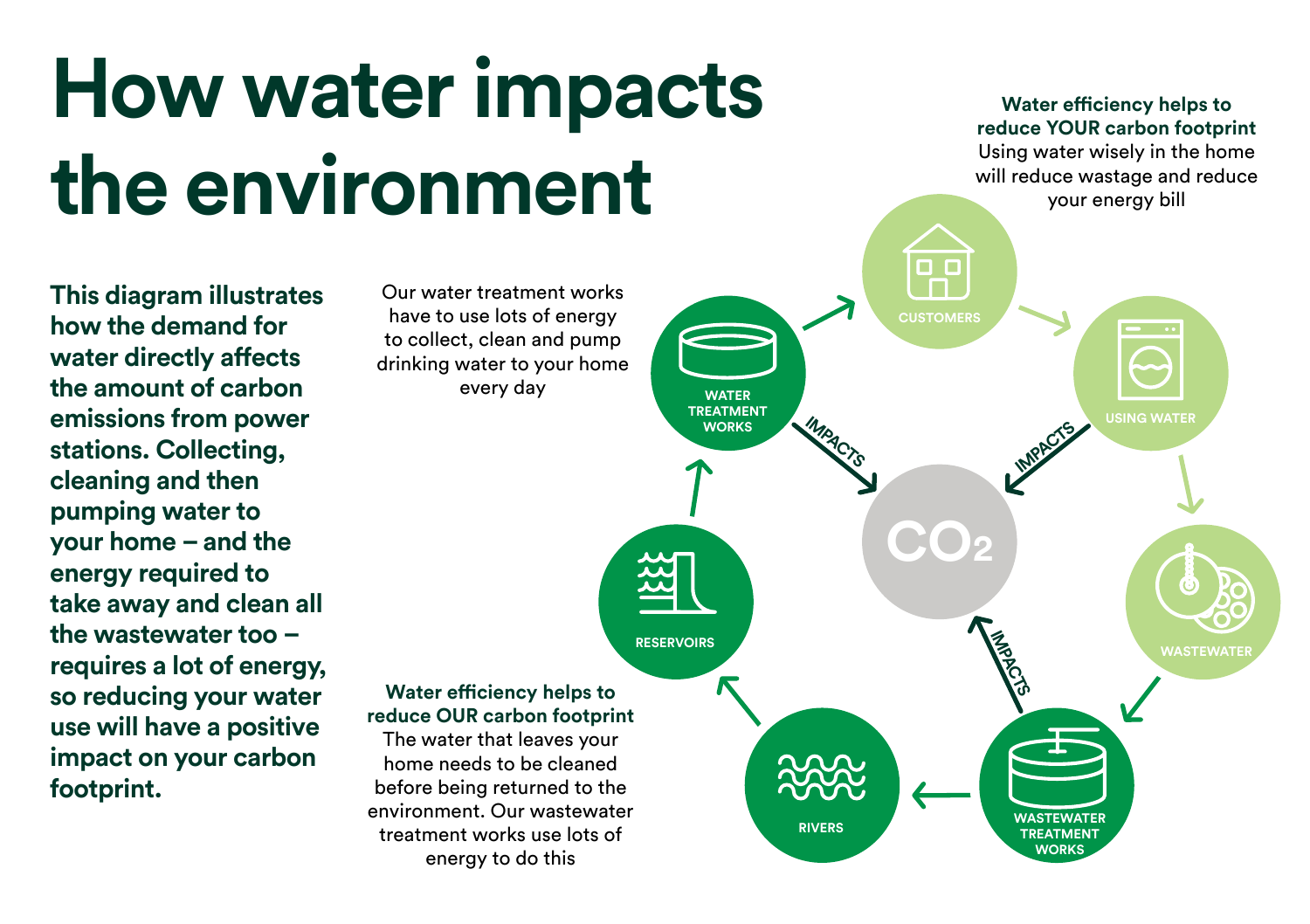# **Shrink your bill with Helping life** a water meter **wests water company.** We also the North

# **A water meter can be** fixed bill, you could be quids in. Crewe to Carlisle, we work

a small family or pay a high

**a great way of cutting** We have plenty of **and the secure of the scenes** hard behind the scenes **and the scenes** information about water the scenes to help your life **your bill down to size.** Information about water the state of the smoothly.<br> **how smoothly.** The meters on our website flow smoothly. Your charges would be based<br>on the water you use, so the<br>more water you save the more<br>cash you save.<br>If you live on your own, have the your existing bill.

#### **We install water meters free of charge, and applying for one couldn't be easier.**

You can:

**CLICK:** apply online at **[unitedutilities.com/meters](https://unitedutilities.com/meters)** 

**CALL:** ring us on **0345 672 2888** and we'll do the rest.

#### **Try it for two years... change back if you don't like it.**

If you're unhappy with the savings from your water meter, you can switch back to your old fixed bill, based upon the rateable value of your home, within 24 months.

West s water company. We keep the taps flowing and toilets flushing for seven million customers every day. From